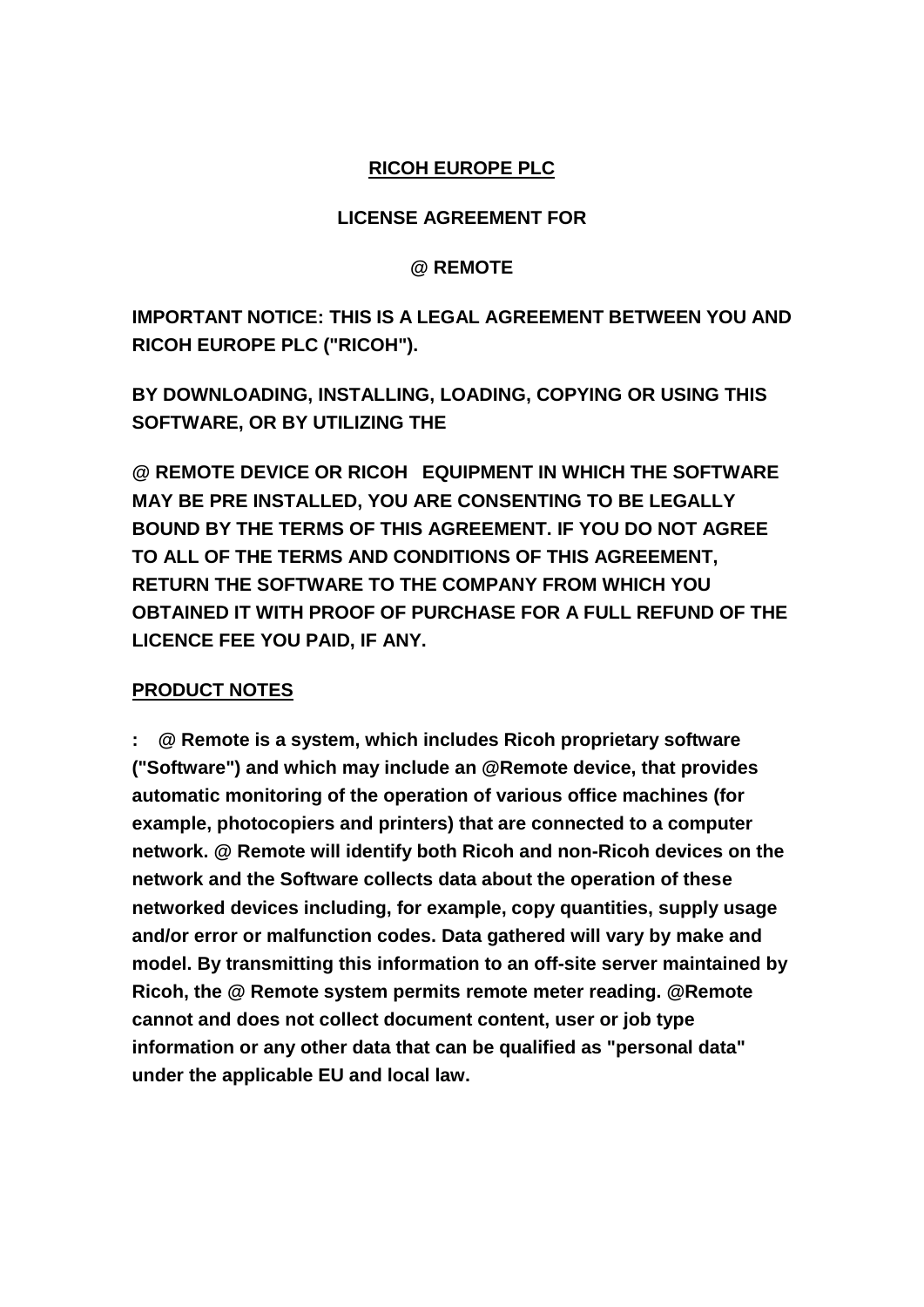**This Agreement is limited to a Licence granted to You to use the Software in accordance with and subject to the terms and conditions of this Agreement. The actual provision of remote meter reading services and any related installation, reconfiguration or first tier support, is subject to a separate service agreement between You and your Ricoh service provider, and separate fees may be charged for those services. Future versions of the Software may have enhanced functionality and bear a different fee or service fee structure.** 

The Software may be embedded in your Ricoh equipment, or it may be installed in a stand-alone thin server supplied by your Ricoh service provider ("@Remote device").

**1. Ownership of Software & Intellectual Property. You acknowledge and agree that the Software and the @ Remote device use and contain confidential and proprietary information and technology of Ricoh and embody trade secrets and intellectual property of Ricoh and/its licensors protected under United Kingdom copyright and other laws, and by international treaty provisions (collectively referred to as "Ricoh's Intellectual Property Rights"). Ricoh and/or its licensors retain all right, title, and interest in and to Ricoh's Intellectual Property Rights, including but not limited to: (i) all software code (source and object), functionality, technology, system or network architecture and user interfaces and all modifications thereto; (ii) all ideas, inventions, patents, copyrights and other intellectual property rights with respect to the Software and @ Remote; (iii) all evaluations, comments, ideas and suggestions made by You regarding the Software and @ Remote, even if those are incorporated into subsequent versions, and (iv) any modifications or derivative works developed from Ricoh's Intellectual Property Rights. Further, no right, title or interest to any trademarks, service marks or trade names of Ricoh or its licensors is granted by this Agreement. All and/or any rights not expressly granted by Ricoh to You in this Licence Agreement are expressly reserved by Ricoh.** 

**2. Licence & Scope of Use. Subject to and in consideration of the terms, conditions and restrictions of this Agreement, Ricoh grants You a limited, non-exclusive, non-transferable, revocable license (the "License") for the**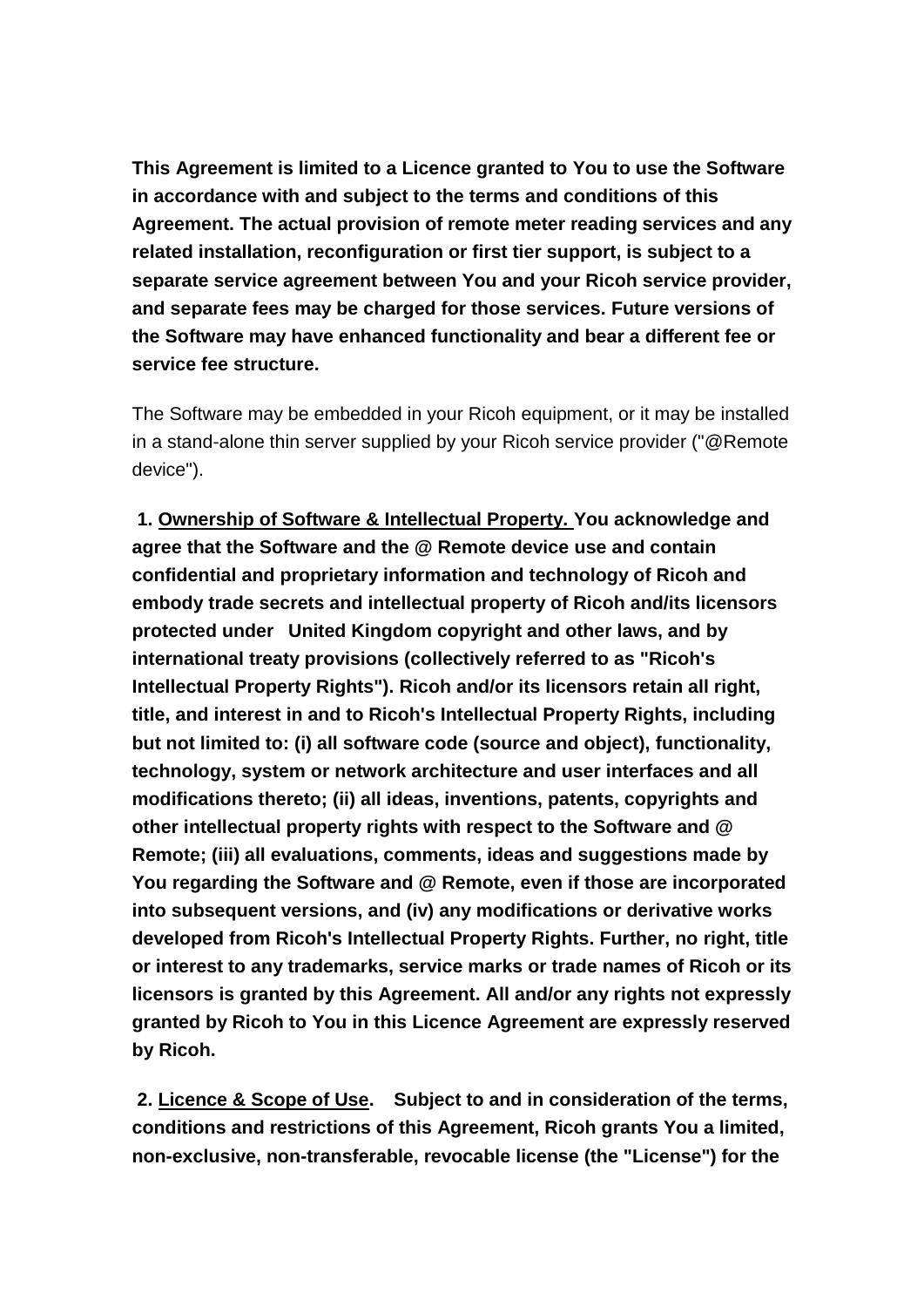**use of the Software and accompanying documentation on your own internal systems only. The Software is licensed, not sold. Unless terminated as provided herein, the duration of the Licence is perpetual, however, the service agreement with your Ricoh service provider may be subject to annual renewal and fees may be assessed for your use of the @Remote system. For each @Remote device, this Licence permits the use of the Software to monitor (i) copy quantity or meter read "Data" (as defined in paragraph 4, below) from no more than 500 of your networked Ricoh devices, or (ii) active appliance management/diagnostics from no more than 100 of your compatible networked Ricoh devices. Additional licences are required for higher usage. Use of the Software shall be limited to Your own internal data, devices and operations. Ricoh may conduct annual audits at normal business hours and after reasonable notice, to ensure compliance with the scope of the Licence. Ricoh shall pay for such audit unless the audit reveals any usage outside the scope of this Licence. In that case, You will pay for the audit and the full amount of any additional Licences as are required. Unless the applicable documentation provides to the contrary, this Agreement governs any future releases, revisions or enhancements to the Software that Ricoh may furnish to You.**

**3. Restrictions on Use. You agree not to use the Software for any purpose other than for Your own personal internal business purposes. You may make copies of the associated documentation for your internal use only provided that all proprietary rights notices on the Software are reproduced and applied to any copies. You shall not modify, decompile, disassemble, decrypt, extract, or otherwise reverse engineer the Software, or create derivative works based upon all or part of the Software** *,* **except to the extent that mandatory law grants Customer the right to decompile the Software in order to obtain information necessary to render the Software interoperable with other software. In such event Customer shall first inform Ricoh of its intention and request Ricoh to provide Customer with the necessary information. Ricoh may impose reasonable conditions on the provision of the requested information, including requiring payment of a reasonable fee. You shall not copy (including without limitation copying the "look and feel" and/or business logic) , loan, rent, transfer, lease, sublicense, assign, distribute, export, make available for timesharing**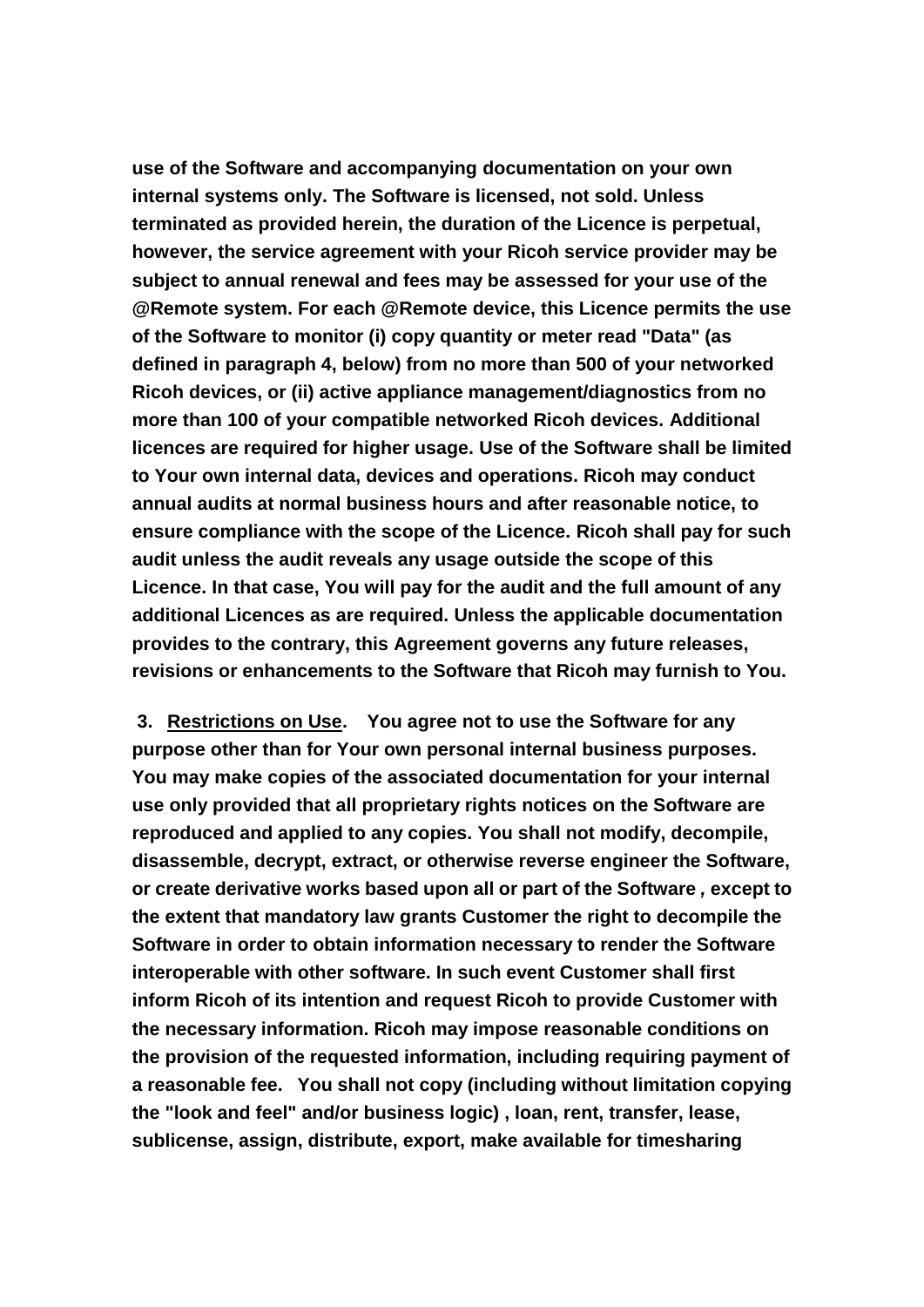**and/or otherwise make available for the benefit of third parties (whether for a fee or otherwise) the Software, in whole or in part. You shall notify your employees and agents who may have access to the Software of the restrictions contained in this Agreement and shall ensure their compliance with these restrictions. You agree that you will follow Ricoh's reasonable instructions and directions from time to time in relation to the proper and authorized use of the Software.**

#### **4. Ownership, Use & Security of Data.**

**(a) Ownership & Use. You acknowledge that @ Remote will gather and transmit to a remote server certain data regarding all selected networked output devices which may include, by way of illustration and not limitation: (i) identification of the copiers and printers, (ii) the number of prints and/or copies made by each compatible device, (iii) each device's consumption of supplies such as paper or toner, and (iv) diagnostic information pertaining to such devices (collectively, the "Data"). Ricoh shall retain all right, title and interest in the Data, which it may use or provide to third parties authorized by Ricoh to provide service to your output devices and in order to provide better service to You. Ricoh may also use the Data for its regular business purposes including but not limited to product development, research, marketing and the like. Subject to and in consideration of the terms of the service agreement with your Ricoh service provider, Ricoh grants to You a non-exclusive licence to use the Data for your own business operations.**

**(b) Customer Information. @Remote does not capture the content or information on the content of documents that are copied, printed, scanned or faxed on your output devices or your Ricoh equipment, nor does it capture information about the users or user's workstations that created, duplicated or transmitted the documents, and the defined term, "Data", shall not include any such customer information. Except for the Data, this Agreement does not grant Ricoh any rights to your documents or information.**

**(c) Disposition of Data. While Ricoh intends to retain the Data for a one-year period, Ricoh may dispose of the Data at any time when it is no**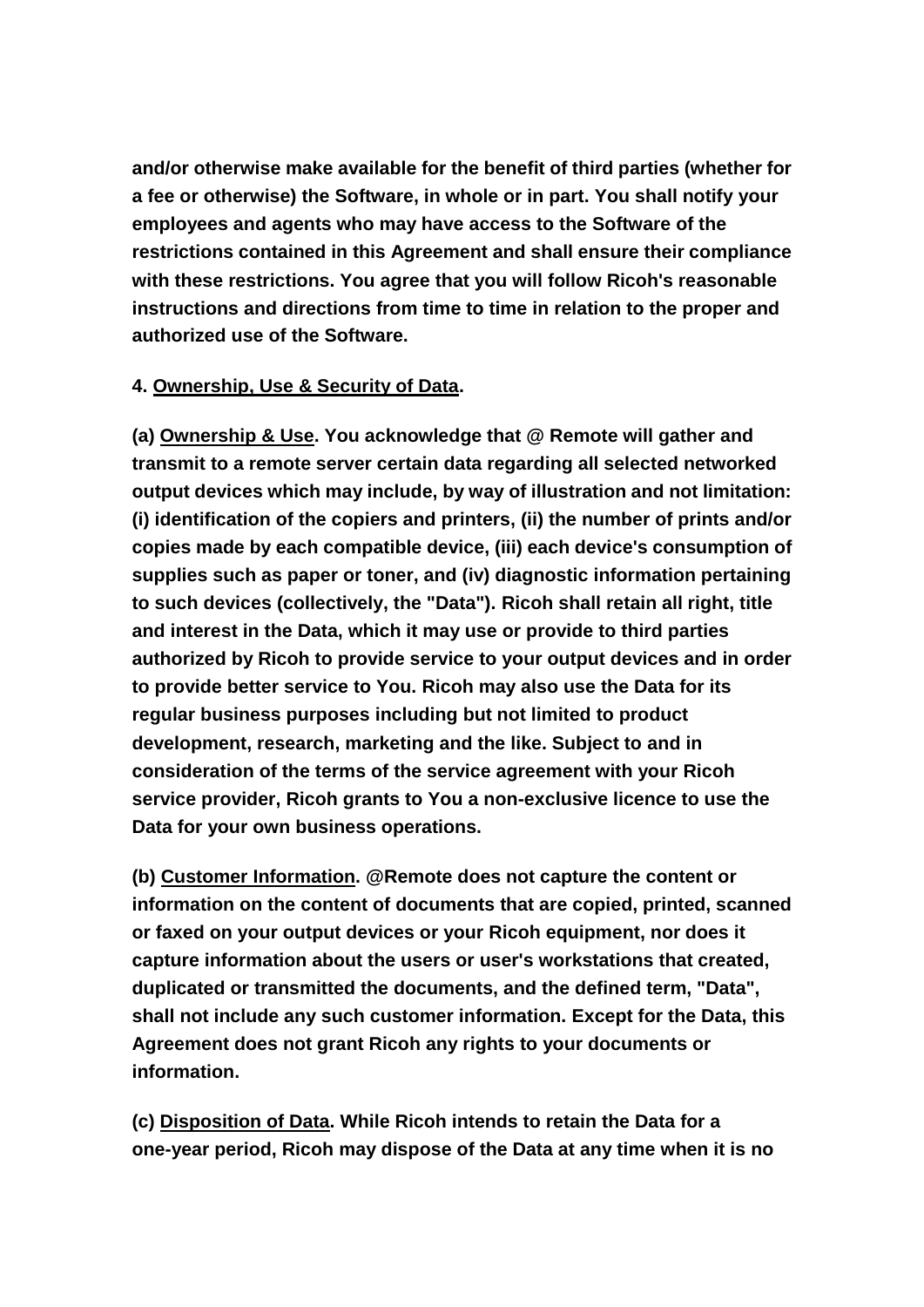**longer necessary for Ricoh's own business purposes and without notice to You.**

**(d) Data Transmission & Security. The Data will be transmitted via telephone, email or Internet to a remote server located in Japan and maintained by Ricoh and/or its subcontractors. Ricoh uses reasonably available technology and reasonable security procedures to maintain the security of @ Remote and the Data; however, You acknowledge that no provider can absolutely prevent interception of data or guaranty security of information maintained on computers and on the Internet. You are responsible for the security of your network and operating environments.**

**5. Limited Warranty. Ricoh will correct functionality or replace, at no charge, defective Software that is returned within thirty (30) days of shipment or installation. Ricoh warrants, for a period of one (1) year from the later of the shipment or installation, that the Software will perform in substantial compliance with the documentation accompanying the Software on the hardware and operating system software for which it was designed, as stated in the documentation. If You promptly report to Ricoh that the Software is not performing as described above, and Ricoh is unable to correct the problem, You may return the Software and Ricoh will refund the amount of the Licence fee You paid, if any. Misuse, unauthorized use and/or alteration of the Software by You or any third party, or use of the Software with hardware and/or operating system software and configurations other than that for which it was designed, voids this warranty. Initial product installation services and any subsequent network reconfigurations must be obtained separately from your Ricoh service provider and are not covered by this limited warranty.**

**6. Limited Warranty Against Infringement. Ricoh warrants that the Software, as delivered to You, and if used within the scope of this Licence, does not infringe any existing EU or U.S. patent, copyright or trademark. Except as provided below, Ricoh will indemnify, defend and hold You harmless from and against any and all liabilities, damages, costs and expenses (including reasonable attorneys fees) incurred by You arising from a third party claim that the Software, as delivered by Ricoh and used within the scope of this Agreement, infringes any existing EU or**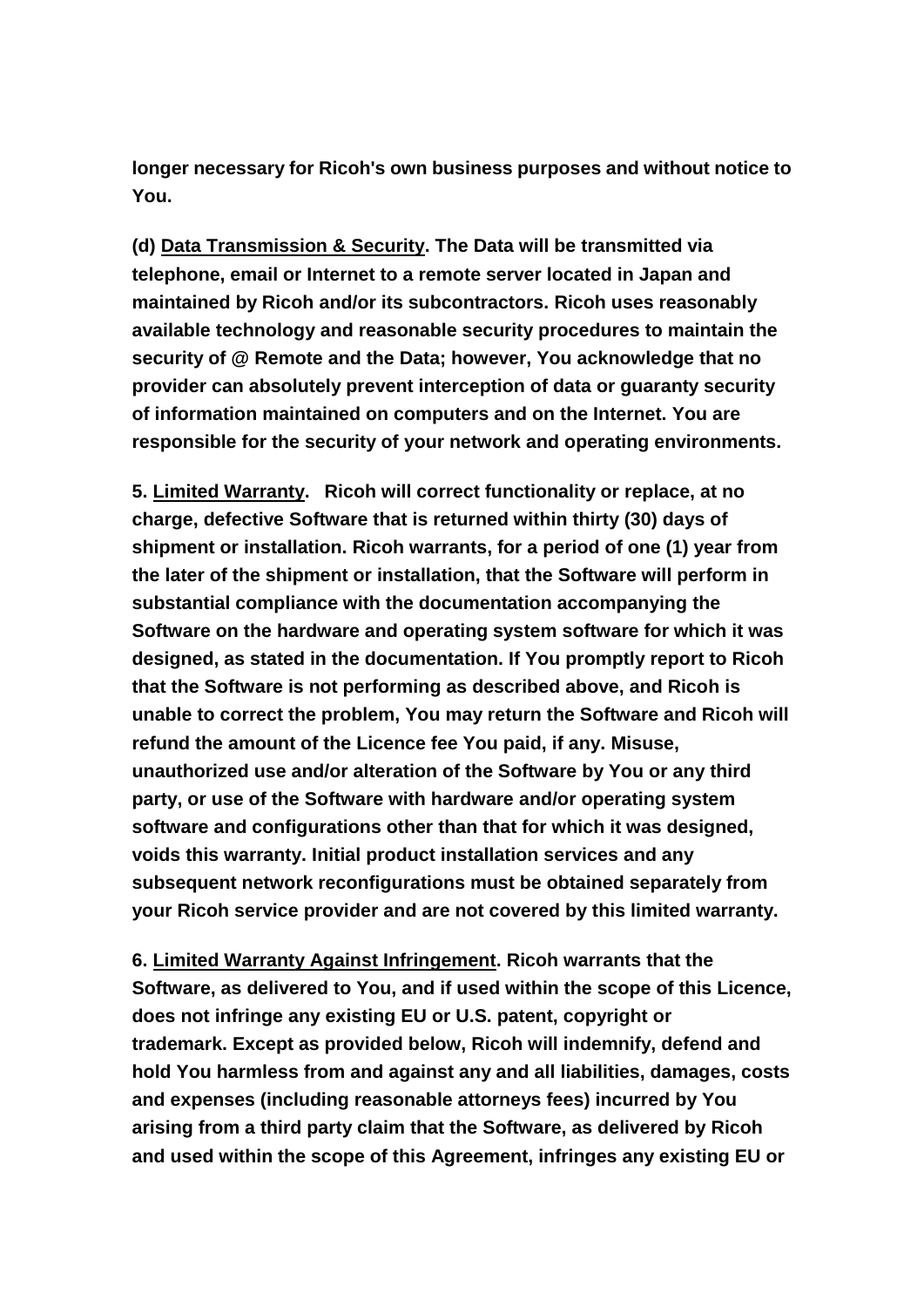**U.S. patent, copyright or trademark, but only if, (i) You notify Ricoh in writing within thirty (30) days of any such claim, (ii) Ricoh shall have full and exclusive control of the defence and all related negotiations, settlements and compromises and (iii) You shall provide Ricoh with assistance, information, co-operation and authority necessary to perform the above and/or deal with any such claims; and (iv) You will follow all of Ricoh's reasonable instructions in relation to any such claims; and (v) You will mitigate all and/or any losses, damages, costs and/or expenses that may be suffered and/or incurred by You in relation to such claims. Notwithstanding the foregoing, Ricoh shall have no liability or indemnity obligation for any claim relating to (i) use of the Software in any manner prohibited by or not permitted by the Licence, (ii) use of any software of third parties, (iii) any modifications to the Software made by any entity other than Ricoh, (iv) combination or use of the Software with other products except those furnished by Ricoh where it is those products or the combination, that gave rise to the infringement claim, (v) use of an outdated version of the Software when Ricoh has made available an updated version that does not infringe, or (vi) any addition, change or modification of the functionality, specification or performance of the Software made by Ricoh at your request, if such claim would not have arisen but for such change. In the event of an infringement claim, if it is commercially reasonable to do so, and at its option, Ricoh will either obtain the right for You to use the Software or will modify the Software to make it non-infringing. Failing these options, Ricoh may terminate the Licence and refund the Licence fee You paid, if any, less accumulated depreciation calculated on a straight line basis over a useful life of three (3) years.**

**THE REMEDIES ABOVE ARE THE SOLE AND EXCLUSIVE REMEDIES FOR RICOH'S BREACH OF ANY INTELLECTUAL PROPERTY WARRANTY CONTAINED IN THIS AGREEMENT OR IMPOSED OR IMPLIED BY LAW. THE WARRANTIES SET OUT HEREIN ARE EXCLUSIVE OF AND IN LIEU OF ALL OTHER CONDITIONS AND WARRANTIES, EXPRESS OR IMPLIED, STATUTORY OR OTHERWISE.** 

**7. Term and Termination. The Licence granted hereunder shall terminate automatically if You (i) breach of any term hereof, (ii) use the Software**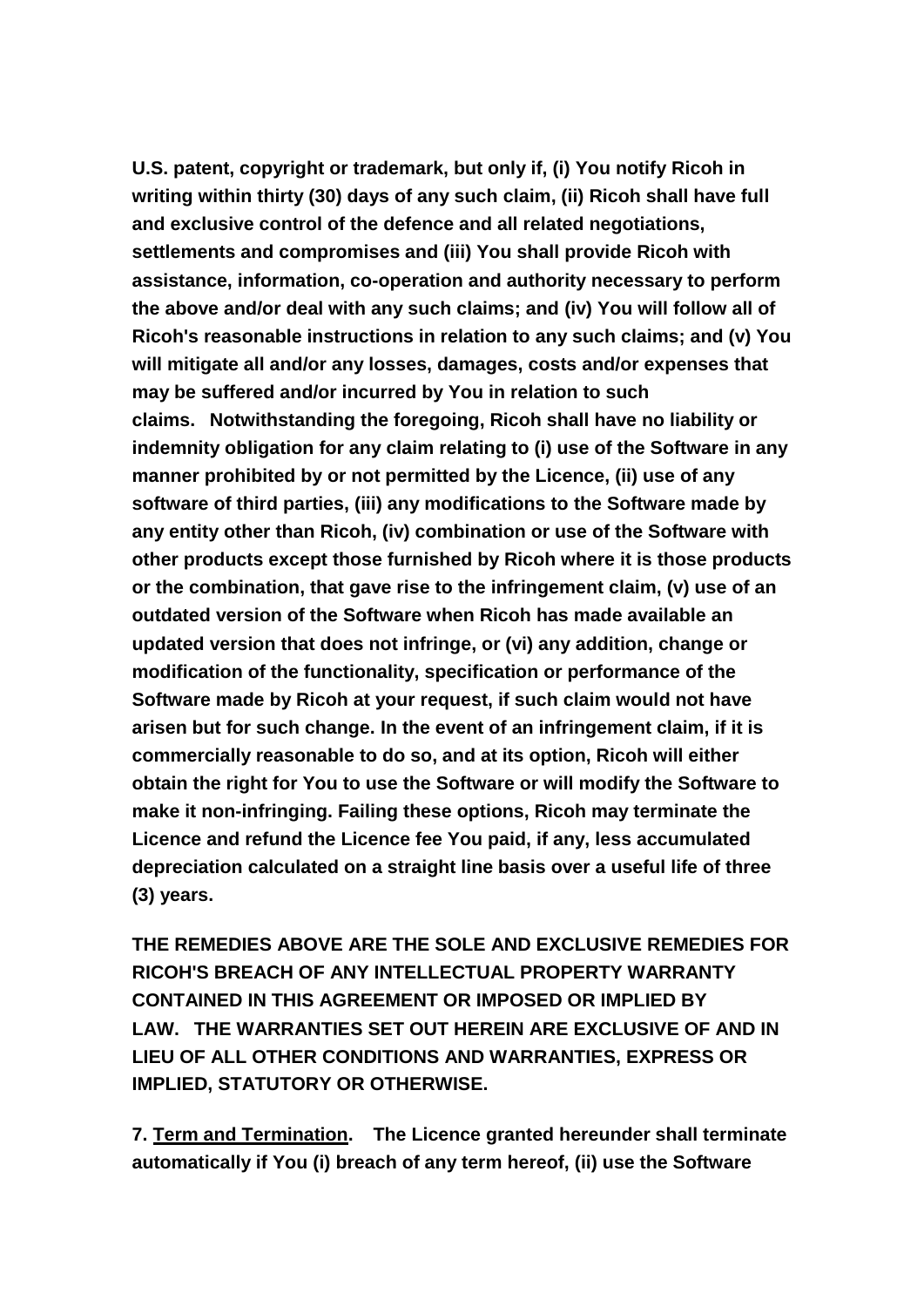**beyond the scope of the Licence, (iii) use the Software for any purpose not authorized herein, (iv) cease using the Ricoh products that are intended to be monitored by the @ Remote device, or (v) cease purchasing or utilizing @ Remote meter reading or other @ Remote related services from your Ricoh service provider. On termination, You shall cease use of the Software and terminate Your access to meter data and Connected Fleet Reporting. If the Software is embedded in a server or other physical device supplied by Ricoh or a Ricoh dealer, distributor or reseller, upon termination of this Agreement or cessation of use of the Ricoh products intended to be monitored by the @ Remote device, You also agree to return the @Remote device to the party that supplied it. Duties of confidentiality, indemnification, limitation and exclusion of liability and damages, and the right to audit shall survive termination or expiration of this Agreement.**

**8. Disclaimers and Exclusion of Warranties. Except as expressly stated in this Agreement You acknowledge that THE SOFTWARE, @ REMOTE and any associated data reporting ARE being PROVIDED "as is", without ANY warranty of any kind WHATSOEVER , express or implied. EXCEPT AS EXPRESSLY SET OUT IN THIS AGREEMENT, RICOH EXPRESSLY DOES NOT GIVE OR MAKE AND RICOH DISCLAIMS ALL OTHER WARRANTIES INCLUDING, BUT NOT LIMITED TO, THE IMPLIED WARRANTIES OF MERCHANTABILITY, FITNESS FOR A PARTICULAR PURPOSE AND NON-INFRINGEMENTTO THE MAXIMUM EXTENT PERMITTED BY LAW. RICOH DOES NOT WARRANT THAT THE SOFTWARE OR @ REMOTE WILL MEET YOUR REQUIREMENTS OR WORK WITH ALL OF YOUR SOFTWARE AND EQUIPMENT; THAT THEIR OPERATION WILL BE UNINTERRUPTED, SECURE OR ERROR-FREE; THAT THE DATA OR REPORTS WILL BE ACCURATE OR ERROR FREE, OR THAT ALL ERRORS WILL BE CORRECTED.**

IT IS YOUR SOLE RESPONSIBILITY TO SATISFY YOURSELF COMPLETELY PRIOR TO ENTERING INTO THIS LICENCE AGREEMENT THAT THE SOFTWARE WILL SATISFY YOUR REQUIREMENTS AND BE COMPATIBLE WITH YOUR HARDWARE AND SOFTWARE CONFIGURATION AND ANY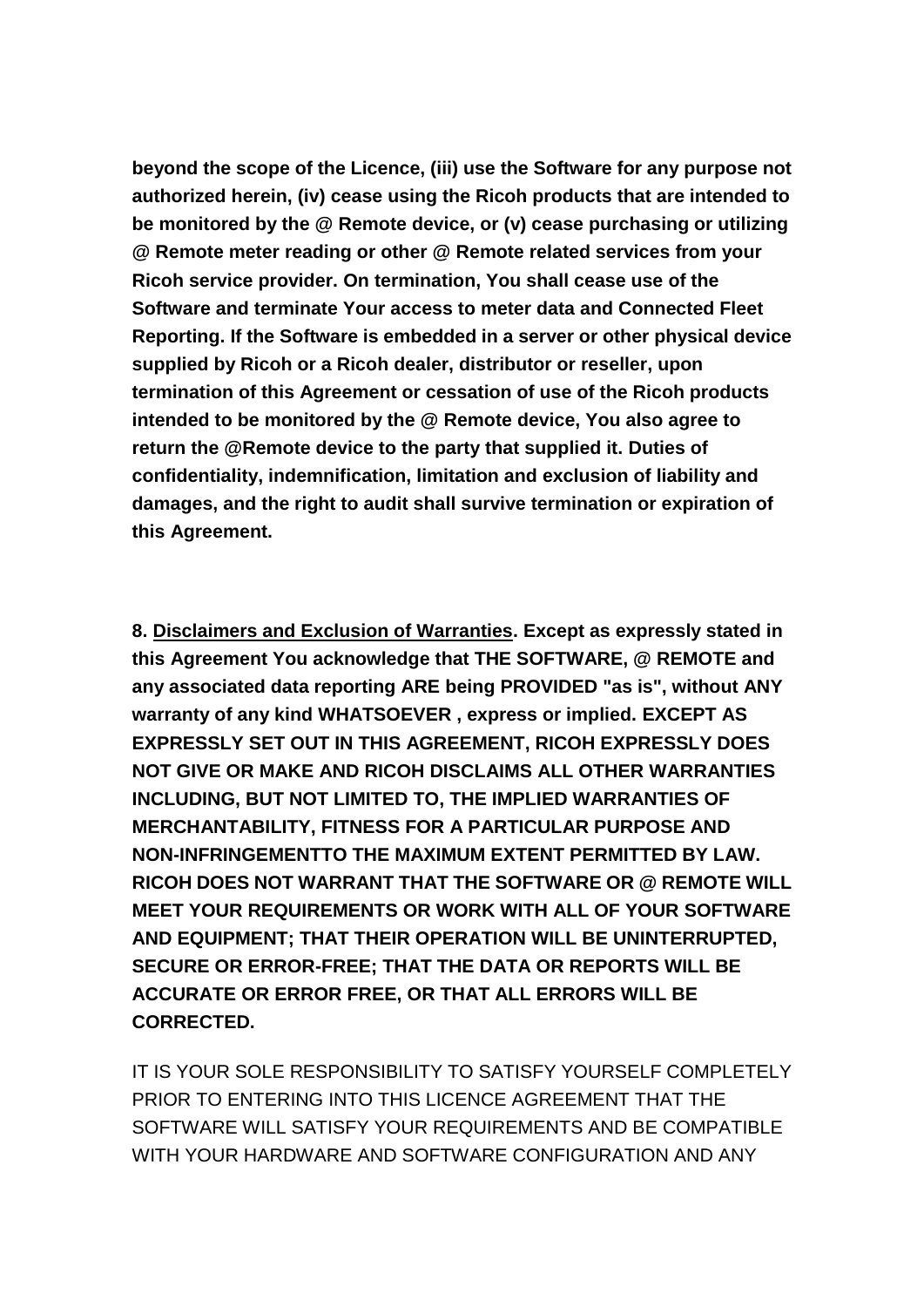FAILURE BY THE SOFTWARE TO BE SUITABLE FOR YOUR REQUIREMENTS WILL NOT GIVE RISE TO ANY CLAIM AGAINST RICOH.

## **9. Limitation of Liability.**

9.1 EXCEPT AS PROVIDED UNDER SECTION 9.4, RICOH, ITS AFFILIATES, SUBSIDIARIES, OFFICERS, DIRECTORS, EMPLOYEES AND/OR REPRESENTATIVES WILL BE UNDER NO LIABILITY WHETHER IN CONTRACT, TORT, BREACH OF STATUTORY DUTY OR OTHERWISE FOR ANY CONSEQUENTIAL, INCIDENTAL, INDIRECT, SPECIAL, EXEMPLARY AND/OR PUNITIVE DAMAGES OR LOSSES FOR THE FOLLOWING:

(A) ANY LOST REVENUE, LOST PROFITS, LOSS GOODWILL AND/OR REPUATION, LOST INFORMATION, LOST, CORRUPTED, DAMAGED AND/ OR ALTERED DATA, LOSS OF ANTICIPATED PROFITS AND/OR OPPORTUNITY, LOSS OF TIME ON THE PART OF STAFF OR MANAGEMENT AND/OR LOSS RELATING TOANY COMPUTER FAILURE OR MALFUNCTION ARISING DIRECTLY OR INDIRECTLY OUT THIS AGREEMENT; AND/OR

(B) FOR YOUR USE OF OR INABILITY TO USE THE SOFTWARE AND @ REMOTE, OR FROM THE BREACH OF ANY REPRESENTATION OR WARRANTY NOT EXPRESSLY CONTAINED IN THIS AGREEMENT.

9.3 RICOH'S AND ITS AFFILIATES, SUBSIDIARIES, OFFICERS, DIRECTORS, EMPLOYEES AND/OR REPRESENTATIVES TOTAL MAXIMUM AGGREGATE LIABILITY UNDER OR IN CONNECTION WITH THIS AGREEMENT FOR ANY DAMAGE OR DIRECT LOSS OF WHATEVER NATURE AND HOWSOEVER ARISING SHALL NOT BE IN EXCESS OF AMOUNTS PAID BY YOU TO RICOH FOR USE OF THE SOFTWARE OR @ REMOTE UNDER THIS AGREEMENT.

9.4 NOTHING IN THIS AGREEMENT SHALL EXCLUDE OR LIMIT RICOH'SAND/OR ITS AFFILIATES, SUBSIDIARIES, OFFICERS, DIRECTORS, EMPOLOYEES AND/OR REPRESENTATIVES FOR THEIR LIABILITY FOR DEATH OR PERSONAL INJURY RESULTING FROM THEIR NEGLIGENCE, FRAUDULENT MISREPRESENTATION OR FOR ANY OTHER MATTERS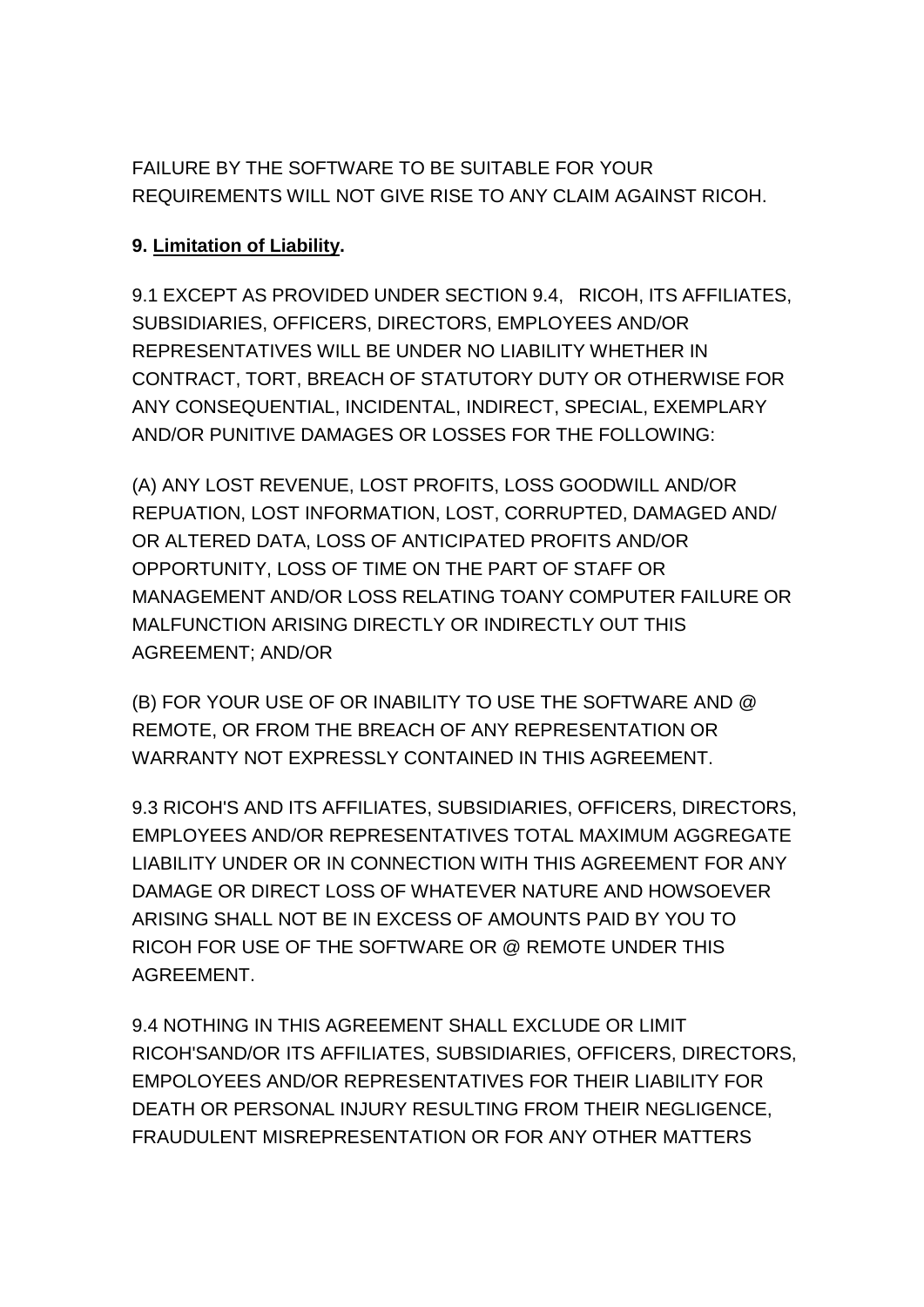THAT CANNOT BE LAWFULLY EXCLUDED OR LIMITED UNDER ENGLISH LAW.

9.5 NOTHING IN THIS AGREEMENT AFFECTS YOUR STATUTORY RIGHTS.

# **10. Confidentiality. You agree that the @ Remote device, the Software, the related documentation and technical information and Ricoh's Intellectual Property Rights are confidential property of Ricoh ("Proprietary Information").**

You agree to treat, protect and maintain, the Proprietary Information as strictly confidential. Use by persons to which You have contracted any of Your data processing services is permitted only if each contractor is subject to a valid written agreement prohibiting the reproduction or disclosure to third parties of software products and associated documentation to which they have access and such prohibitions apply to the Software.

**11. Export Regulation. If the Software is for use outside the European Union, You agree to comply fully with all relevant regulations of the United Kingdom and with the relevant local or European export rules and any other applicable laws to regulations to assure that the Software and media are not exported in violation of the law in the United Kingdom or European law.**

**12. U.S. Government. You may not transfer licenses to, or sublicense, products, fixes or service deliverables to the U.S. Government.**

**13. MISCELLANEOUS.**

**(a) Legal Matters. This Agreement is made under the laws of England, excluding the choice of law and conflict of law provisions and will be governed, interpreted, enforced and disputed only and exclusively in accordance with English Law and subject to the exclusive jurisdiction of the courts of England. Should any provision of this Agreement be held to**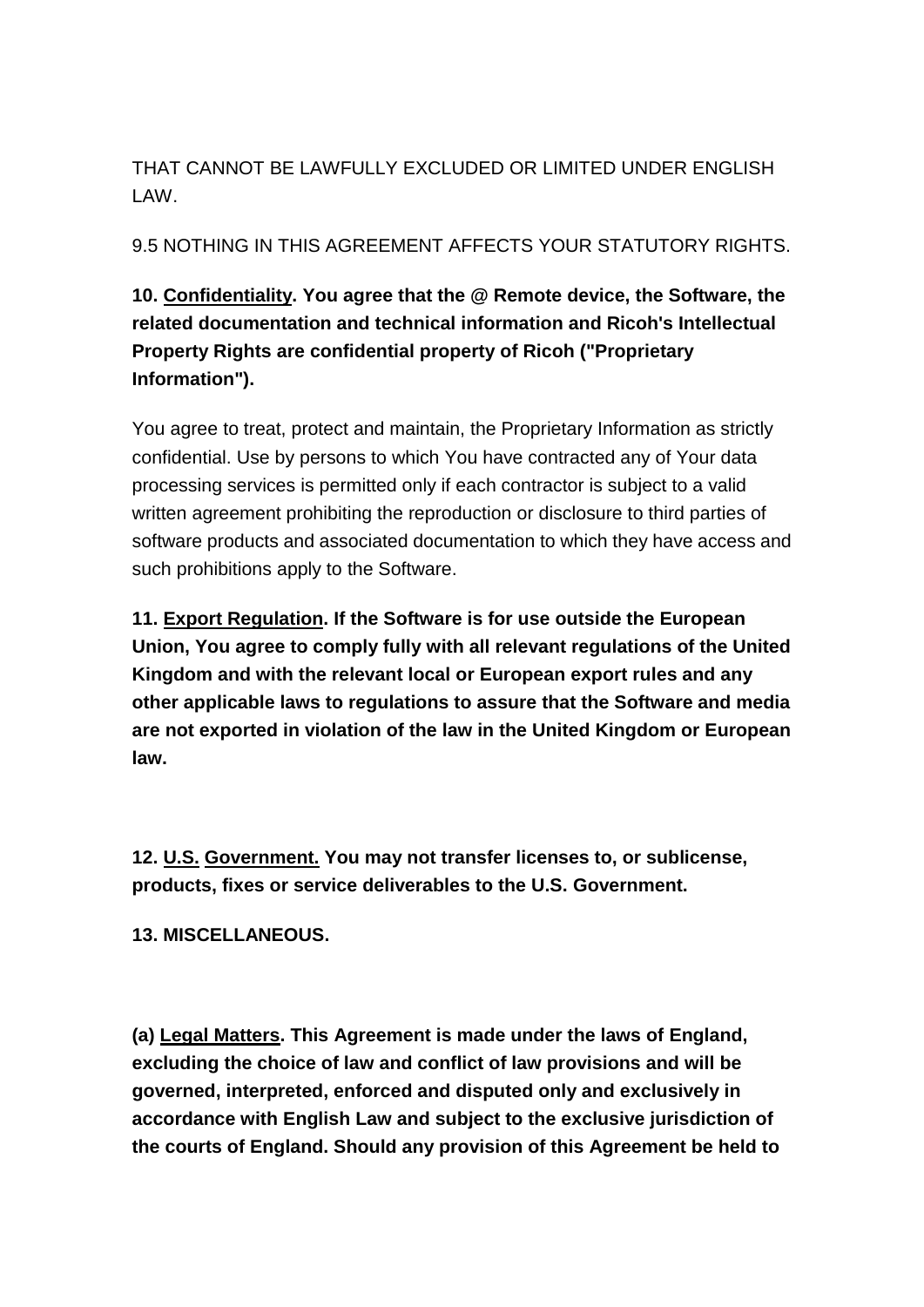**be void, invalid, unenforceable or illegal by a court, the validity and enforceability of the other provisions will not be affected thereby, it being the intent of the Parties that this Licence shall be enforced to the full extent allowable under applicable law. Failure of a Party to enforce any provision of this Agreement does not constitute and shall not be construed as a waiver of such provision or of the right to enforce such provision. All of Ricoh's licensors and subsidiaries and affiliates are direct and intended third-party beneficiaries of this Agreement and may enforce it against You.**

**(b) Modification.** No modification to this Licence is binding unless in writing and signed by an authorised representative of You and Ricoh Europe plc and You acknowledge that independent Ricoh dealers, distributors and resellers have no authority to bind Ricoh Europe plc or any of its affiliates or subsidiaries. Any future upgrades of @Remote shall also be subject to this Agreement unless their licences state to the contrary. It is expressly agreed that the terms of this Agreement constitutes the complete and exclusive agreement between Ricoh and You with respect to the subject matter herein and supersedes all previous agreements and understandings between Ricoh and You. It is expressly agreed that the terms of this Agreement shall supersede the terms in any purchase order or other ordering document and on inconsistent terms included in any such purchase order or other ordering document shall apply to @Remote. Each party acknowledges that, in entering into this Agreement, it does not do so on the basis of, and does not rely on, any representation, warranty or other provision except as expressly set out herein. Nothing in this Agreement will exclude any liability which one party would otherwise have to the other party in respect of any statements made fraudulently.

## **(c) Assignment. Neither this Agreement nor the Licence to use the Software may be assigned, sublicensed or otherwise transferred by You.**

**(d) Equitable Relief. You acknowledge that the unauthorized disclosure or use of the Software or of Ricoh's Intellectual Property Rights or breach of your Confidentiality undertaking in violation of this Agreement would**